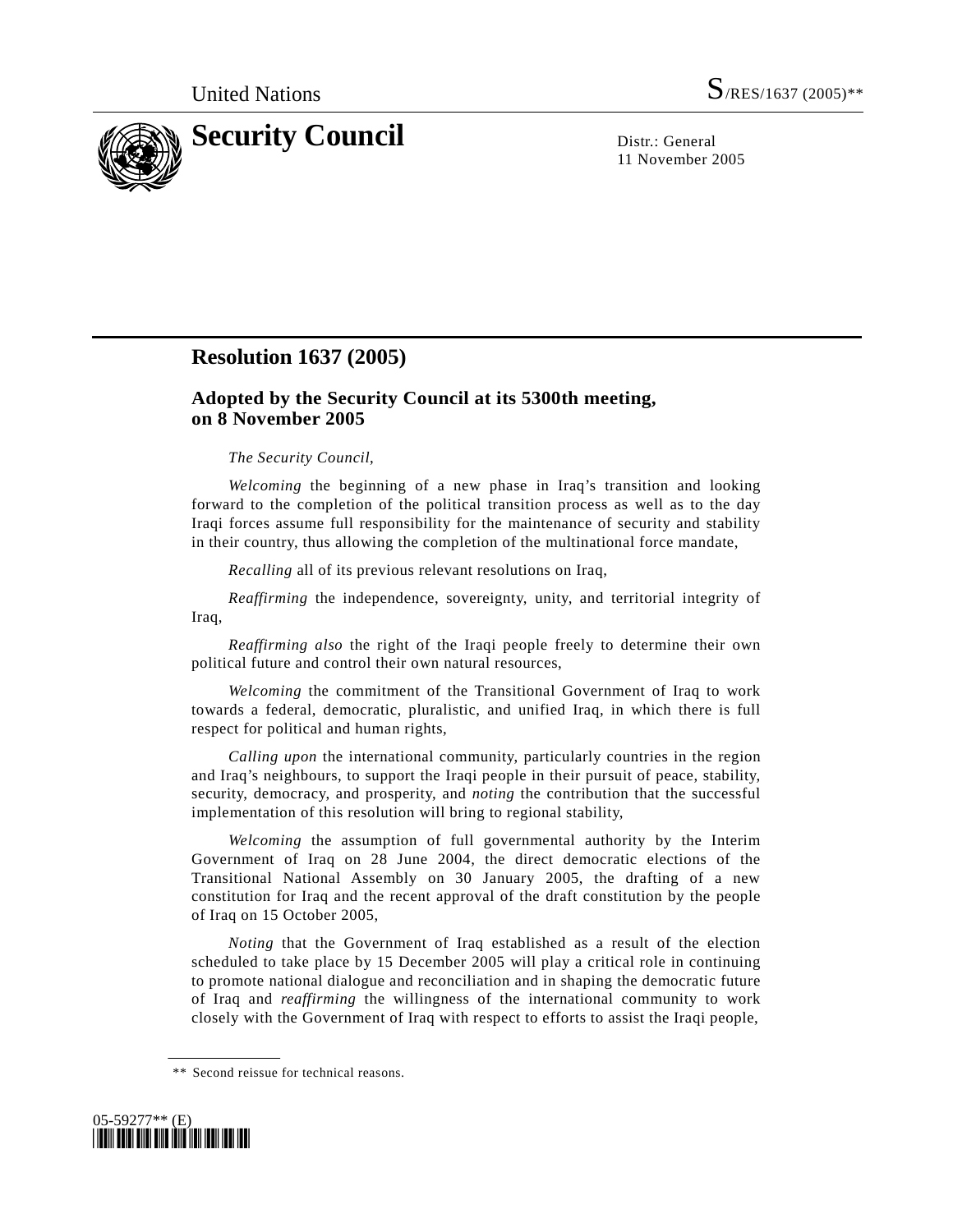*Calling upon* those who use violence in an attempt to subvert the political process to lay down their arms and participate in the political process, including in the election scheduled for 15 December, and encouraging the Government of Iraq to engage with all those who renounce violence and to promote a political atmosphere conducive to national reconciliation and political competition through peaceful democratic means,

*Reaffirming* that acts of terrorism must not be allowed to disrupt Iraq's political and economic transition, and further *reaffirming* the obligations of Member States under resolution 1618 (2005) of 4 August 2005 and other relevant resolutions and international obligations with respect, inter alia, to terrorist activities in and from Iraq or against its citizens,

*Recognizing* the request conveyed in the letter of 27 October 2005 from the Prime Minister of Iraq to the President of the Council, which is annexed to this resolution, to retain the presence of the multinational force in Iraq, and *further recognizing* the importance of consent of the sovereign Government of Iraq for the presence of the multinational force and of close coordination between the multinational force and that government,

*Welcoming* the willingness of the multinational force to continue efforts to contribute to the maintenance of security and stability in Iraq, including participating in the provision of humanitarian and reconstruction assistance, as described in the letter of 29 October 2005 from the United States Secretary of State to the President of the Council, which is annexed to this resolution,

*Recognizing* the tasks and arrangements set out in the letters annexed to resolution 1546 (2004) of 8 June 2004 and the cooperative implementation by the Government of Iraq and the multinational force of those arrangements,

*Affirming* the importance for all forces promoting the maintenance of security and stability in Iraq to act in accordance with international law, including obligations under international humanitarian law, and to cooperate with relevant international organizations, and *welcoming* their commitments in this regard,

*Recalling* the establishment of the United Nations Assistance Mission for Iraq (UNAMI) on 14 August 2003, *underlining* the particular importance of UNAMI assistance for the upcoming election by 15 December 2005 of a government pursuant to a newly adopted Constitution, and *affirming* that the United Nations should continue to play a leading role in assisting the Iraqi people and government with further political and economic development, including advising and supporting the Government of Iraq, as well as the Independent Electoral Commission of Iraq, contributing to coordination and delivery of reconstruction, development and humanitarian assistance, and promoting the protection of human rights, national reconciliation, as well as judicial and legal reform in order to strengthen the rule of law in Iraq,

*Recognizing* that international support for security and stability is essential to the well-being of the people of Iraq as well as the ability of all concerned, including the United Nations, to carry out their work on behalf of the people of Iraq, and *expressing* appreciation for Member State contributions in this regard under resolution 1483 (2003) of 22 May 2003, resolution 1511 (2003) of 16 October 2003 and resolution 1546 (2004),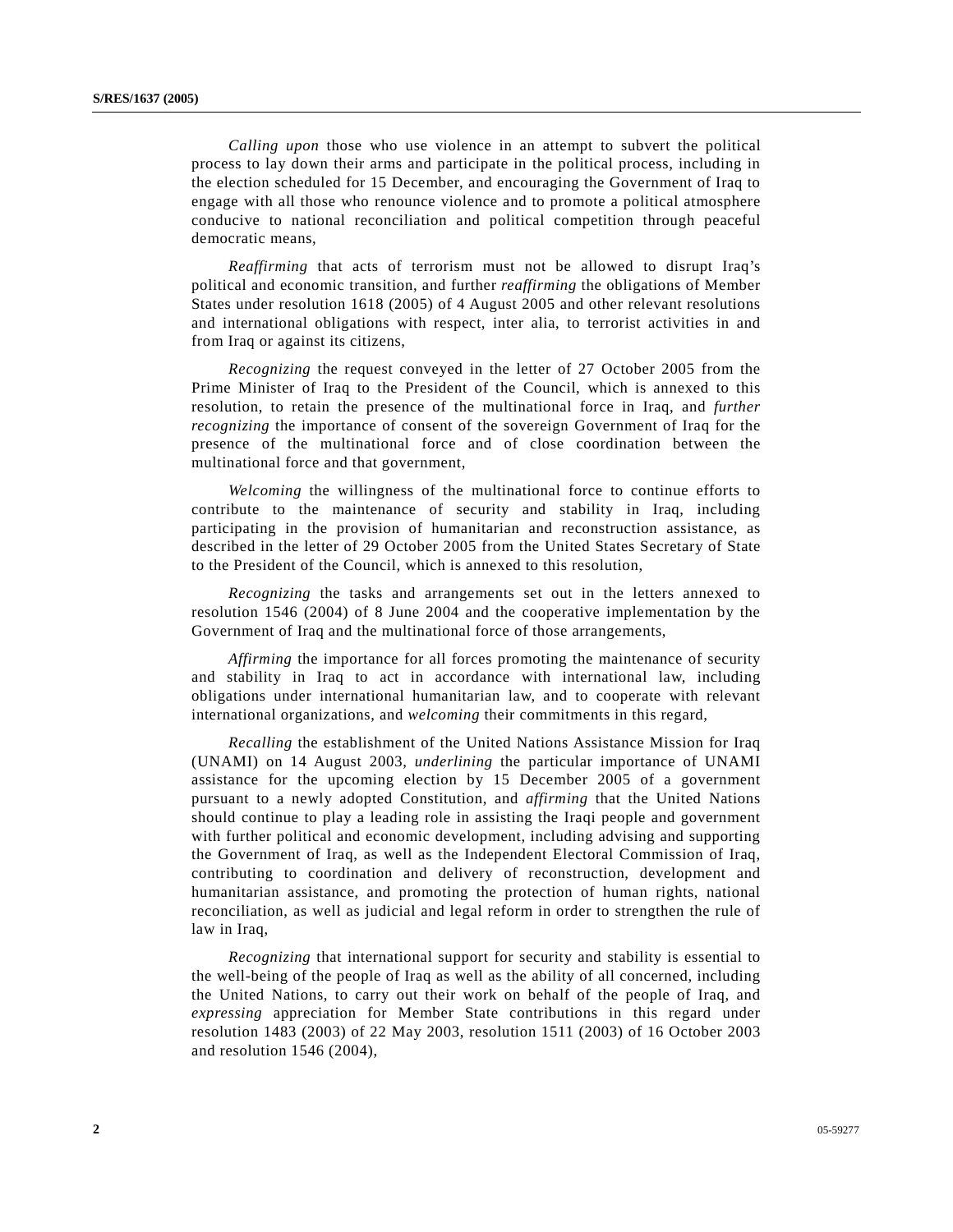*Recognizing* that the Government of Iraq will continue to have the primary role in coordinating international assistance to Iraq and *reaffirming* the importance of international assistance and development of the Iraqi economy and the importance of coordinated donor assistance,

*Recognizing* the significant role of the Development Fund for Iraq and the International Advisory and Monitoring Board in helping the Government of Iraq to ensure that Iraq's resources are being used transparently and equitably for the benefit of the people of Iraq,

*Determining* that the situation in Iraq continues to constitute a threat to international peace and security,

*Acting* under Chapter VII of the Charter of the United Nations,

 1. *Notes* that the presence of the multinational force in Iraq is at the request of the Government of Iraq and, having regard to the letters annexed to this resolution, *reaffirms* the authorization for the multinational force as set forth in resolution 1546 (2004) and *decides* to extend the mandate of the multinational force as set forth in that resolution until 31 December 2006;

 2. *Decides* further that the mandate for the multinational force shall be reviewed at the request of the Government of Iraq or no later than 15 June 2006, and *declares* that it will terminate this mandate earlier if requested by the Government of Iraq;

 3. *Decides* to extend until 31 December 2006 the arrangements established in paragraph 20 of resolution 1483 (2003) for the depositing into the Development Fund for Iraq of proceeds from export sales of petroleum, petroleum products, and natural gas and the arrangements referred to in paragraph 12 of resolution 1483 (2003) and paragraph 24 of resolution 1546 (2004) for the monitoring of the Development Fund for Iraq by the International Advisory and Monitoring Board;

 4. *Decides* further that the provisions in the above paragraph for the deposit of proceeds into the Development Fund for Iraq and for the role of the International Advisory and Monitoring Board shall be reviewed at the request of the Government of Iraq or no later than 15 June 2006;

 5. *Requests* that the Secretary-General continue to report to the Council on UNAMI's operations in Iraq on a quarterly basis;

 6. *Requests* that the United States, on behalf of the multinational force, continue to report to the Council on the efforts and progress of this force on a quarterly basis;

7. *Decides* to remain actively seized of the matter.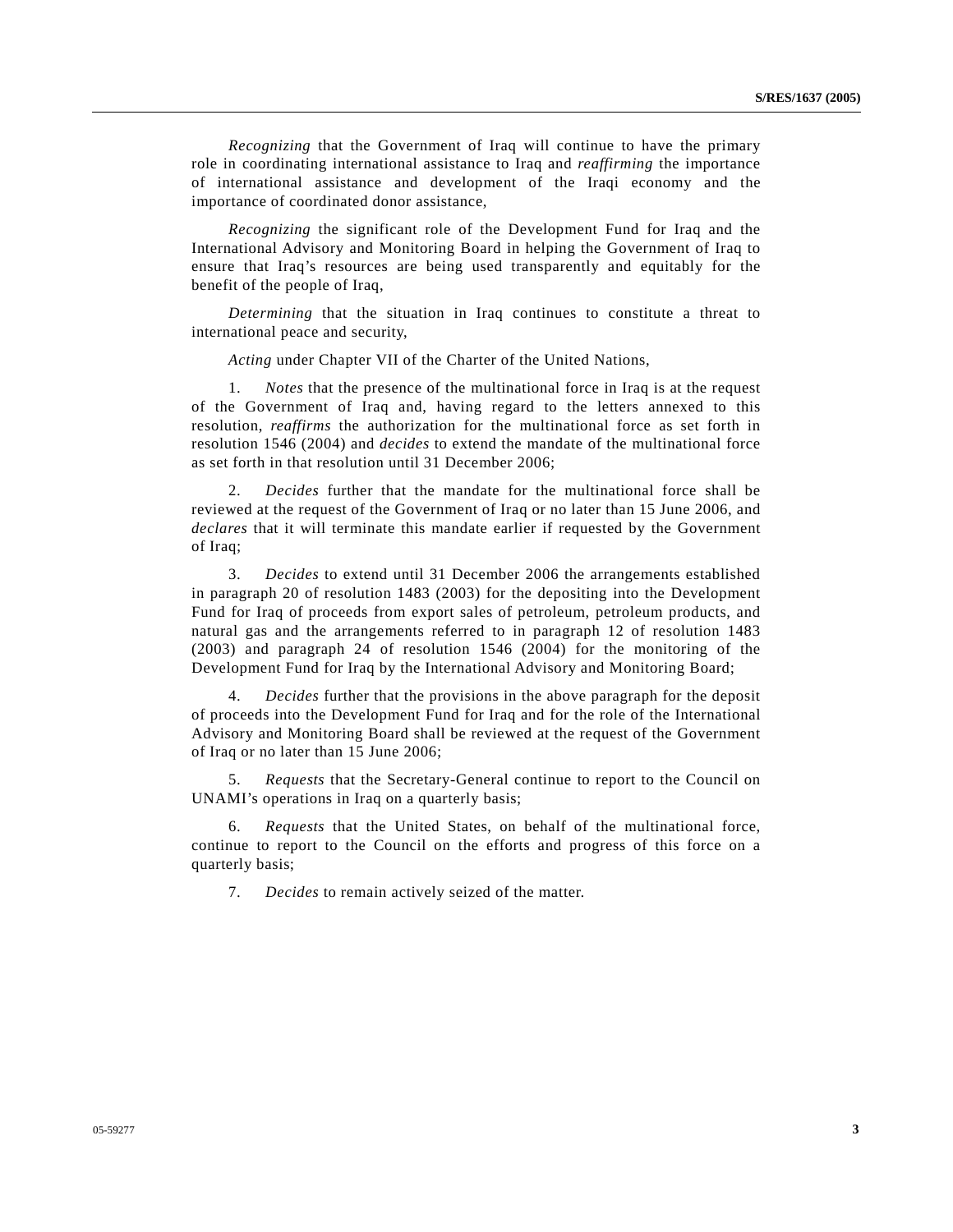#### **Annex I**

## **Letter dated 27 October 2005 from the Prime Minister of Iraq addressed to the President of the Security Council**

[Original: Arabic]

#### Sir,

 On 15 October 2005 Iraq voted in a general referendum held at the national level for the purpose of approving a new Constitution for Iraq. The country thus took another important step towards building a strong democratic future and establishing a Government elected in accordance with a permanent Constitution. At the same time, Iraq is approaching the completion of its political transformation through the process of electing its future legislative authority and forming a new Government, which is to take place in December 2005. There still remains an extensive agenda for reconstruction and political development, the realization of which will require security and stability.

 We are proceeding towards political stability and economic prosperity and taking fundamental steps towards restoring security and stability. Yet Iraq is still confronted by forces of terrorism that incorporate foreign elements which carry out horrific attacks and terrorist acts in an attempt to thwart political and economic development in Iraq. The Iraqi security forces, which are growing in size, capacity and experience day by day, need more time to fill out their ranks, fully equip themselves and complete their training with a view to assuming responsibility for all security matters and providing adequate security for the Iraqi people. Until such time as the Iraqi security forces assume full responsibility for Iraq's security, we need the continued support of the international community, including the participation of the Multinational Force, in order to establish lasting peace and security in Iraq. We understand that the Multinational Force is willing to continue its efforts. We therefore request the Security Council to extend, for a period of 12 months starting 31 December 2005, the mandate of the Multinational Force, as provided in Council resolution 1546 (2004), including the tasks and arrangements specified in the letters annexed thereto, with the proviso that the Council shall review that mandate upon being so requested by the Government of Iraq or at the end of a period of eight months from the date of the resolution and declare, in the extension, that it will terminate the mandate before the expiry of that period should the Government of Iraq so request.

 The Government of Iraq believes that the provisions of resolution 1546 (2004) relating to the deposit of proceeds into the Development Fund for Iraq and the role of the International Advisory and Monitoring Board will help to ensure that Iraq's natural resources are used for the benefit of the Iraqi people. We understand that the funds deposited in the Development Fund for Iraq belong to Iraq and will continue to enjoy the immunities and privileges of the Fund, given the importance of those terms for the Iraqi people during this critical period. We request the Security Council to extend the validity of those terms for an additional 12 months and to review them upon being so requested by the Government of Iraq or at the end of a period of eight months from the date of the resolution.

 The Iraqi people are determined to establish for themselves a stable, peaceful democracy, which will provide the basis for the establishment of a vibrant economy.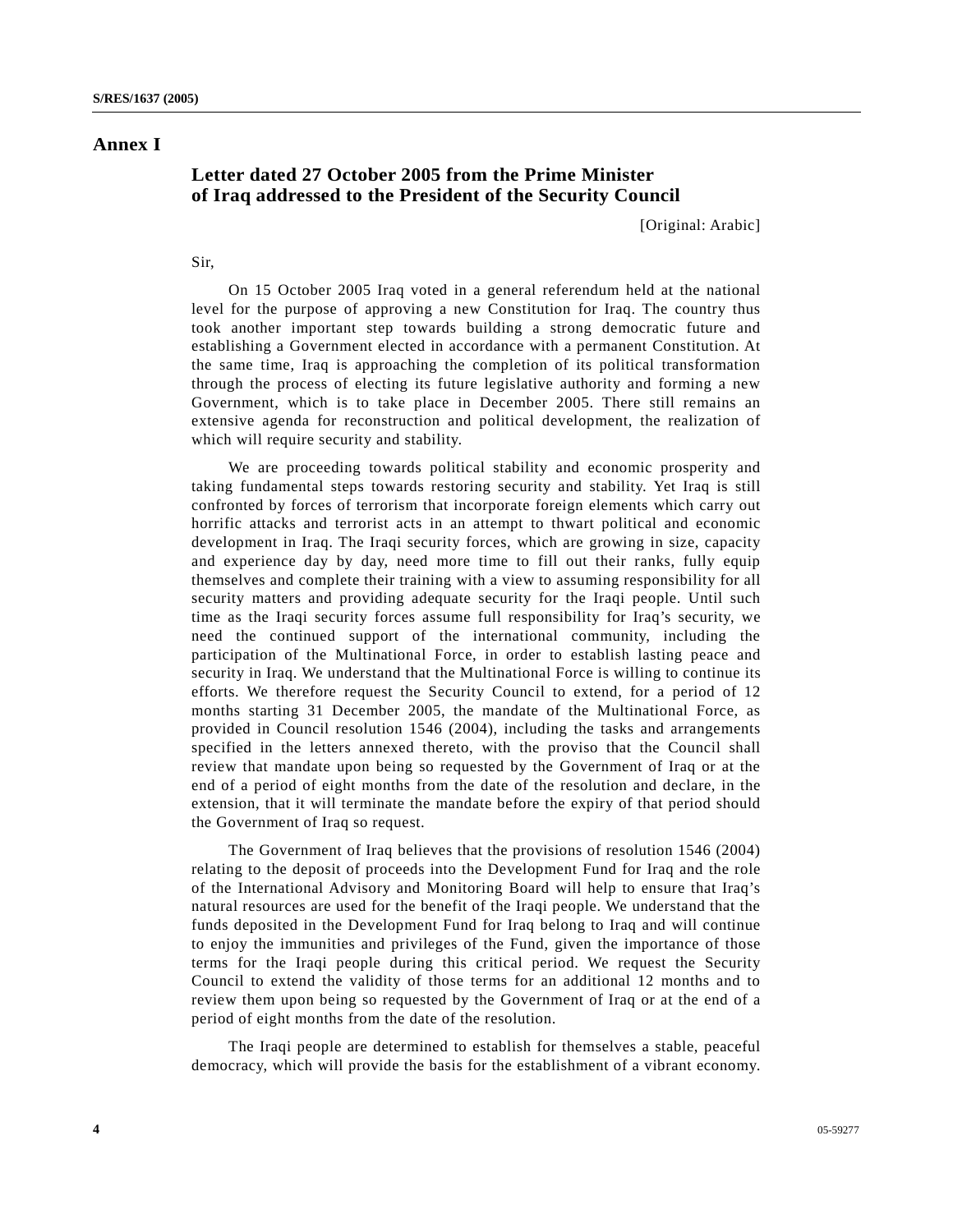This vision of Iraq's future can become a reality with the help of the international community.

 It is my understanding that the sponsors intend to have the present letter annexed to the resolution on Iraq currently being drafted. In the meantime, I should be grateful if you would have copies of this letter circulated to the members of the Security Council as soon as possible.

> (*Signed*) Ibrahim Aleshaiker **Al-Jaafari**  Prime Minister

> > 27 October 2005